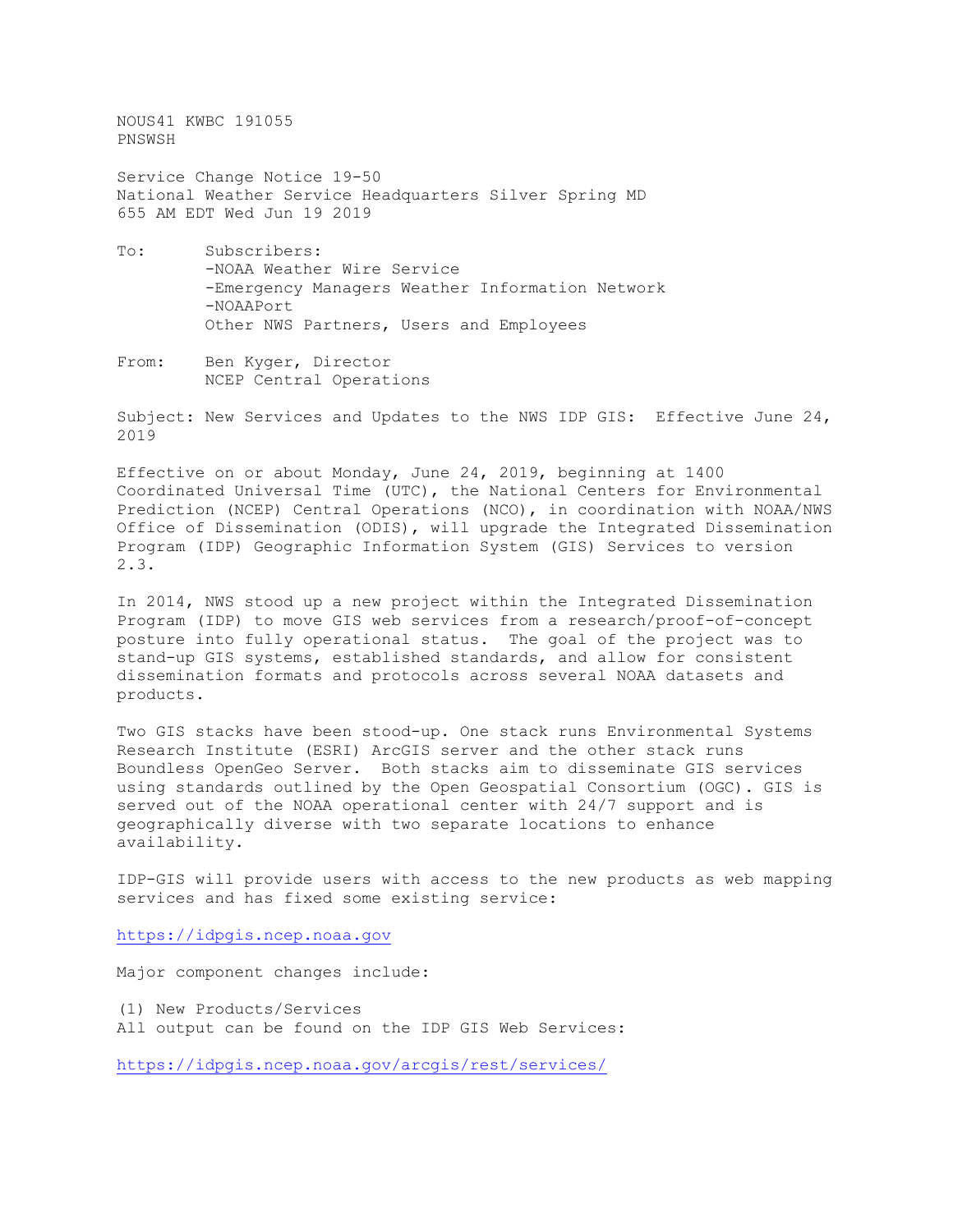- Added 24 and 168 hour forecasted river stages from Advanced Hydrologic Prediction Service (AHPS) Path: NWS Observations/ahps riv gauges/MapServer - Added 6 hour intervals of Quantitative Precipitation Forecasts (QPF) data Path: NWS Forecasts Guidance Warnings/wpc qpf/MapServer - Day 1 - 8 Fire Weather Outlook from Storm Prediction Center (SPC) Path: NWS Forecasts Guidance Warnings/SPC firewx/MapServer - Day 1 - 3 Snow and Ice Accumulation from Weather Prediction Center (WPC) Path: NWS Forecasts Guidance Warnings/wpc prob winter precip/MapServer - Air Quality from National Digital Guidance Database (NDGD) a) Air Quality Average Particulate Matter hourly Path: NWS Forecasts Guidance Warnings/ndgd apm25 hr01/ImageServer b) Air Quality Average Particulate Matter by 24 hours Path: NWS Forecasts Guidance Warnings/ndgd apm25 hr24/ImageServer c) Air Quality Average Particulate Matter hourly bias Corrected Path: NWS Forecasts Guidance Warnings/ndgd apm25 hr01 bc/ImageServer d) Air Quality Average Particulate Matter by 24 hours bias Corrected Path: NWS Forecasts Guidance Warnings/ndgd apm25 hr24 bc/ImageServer e) Air Quality Maximum Particulate Matter by hour Path: NWS Forecasts Guidance Warnings/ndgd mpm25 hr01/ImageServer f) Air Quality Maximum Particulate Matter by hour bias Corrected Path: NWS Forecasts Guidance Warnings/ndgd mpm25 hr01 bc/ImageServer - CA Inter-Agency Emergency Command Center (ECCs) and National Forecast Communication Centers in California (ECCDA) base maps Path: NWS/nws eccda/MapServer - NWS Reference Maps from AWIPS for NWS Borders, Marine Weather Forecasts and Weather Zone Forecasts Path: NWS/nws reference map/MapServer (2) Updates to the following existing services: - Updates to Watch/Warning/Advisory (WWA) service: Path: NWS Forecasts Guidance Warnings/watch warn adv/MapServer a) Added support for Web Map Service (WMS) with Coordinate Reference System (CRS) 3857 b) Symbology level display change c) Fix Dust Storm Warning Symbology Spelling d) Updated to use Common Alerting Protocol (CAP) Version 1.2 feed - Updated symbology and metadata for Climate Prediction Center (CPC) services Path: NWS\_Climate\_Outlooks - Fixed a broken WMS hyperlink for ndgd ozone 8hr avg time service Path: NWS Forecasts Guidance Warnings/ndgd ozone 8hr avg time/ImageServer